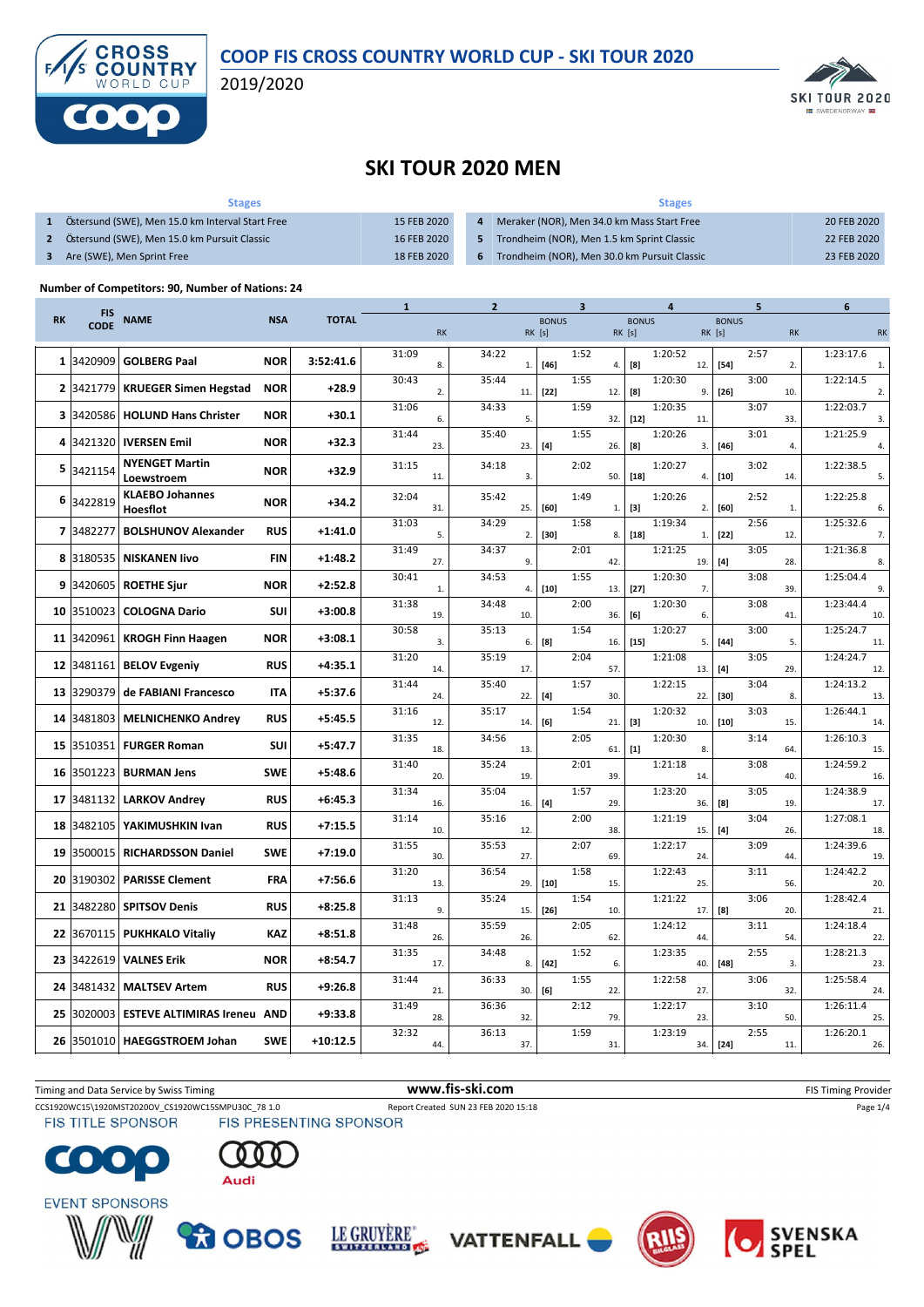**COOP FIS CROSS COUNTRY WORLD CUP - SKI TOUR 2020**





# **SKI TOUR 2020 MEN**

|           | <b>FIS</b>  |                                  |            |              | $\mathbf{1}$<br><b>RK</b> |         | $\overline{2}$ |                        | 3           |                        | 4       |        | 5              |     | 6                      |
|-----------|-------------|----------------------------------|------------|--------------|---------------------------|---------|----------------|------------------------|-------------|------------------------|---------|--------|----------------|-----|------------------------|
| <b>RK</b> | <b>CODE</b> | <b>NAME</b>                      | <b>NSA</b> | <b>TOTAL</b> |                           |         |                | <b>BONUS</b><br>RK [s] |             | <b>BONUS</b><br>RK [s] |         | RK [s] | <b>BONUS</b>   |     | <b>RK</b><br><b>RK</b> |
|           |             |                                  |            |              |                           |         |                |                        |             |                        |         |        |                |     |                        |
| 27        | 3500991     | <b>WESTBERG Karl-Johan</b>       | <b>SWE</b> | $+10:29.7$   | 32:17                     | 38.     | 36:37          | 40.                    | 2:04        | 56.                    | 1:23:22 | 38.    | 3:04<br>[8]    | 18. | 1:25:55.3<br>27.       |
|           | 28 3501176  | <b>RUUS Marcus</b>               | <b>SWE</b> | $+10:53.3$   | 32:39                     | 50.     | 37:00          | 48.                    | 2:06        | 66.                    | 1:23:17 | 33.    | 3:09           | 47. | 1:25:23.9<br>28.       |
|           | 29 3190111  | <b>MANIFICAT Maurice</b>         | <b>FRA</b> | $+11:03.5$   | 32:07                     |         | 36:49          |                        | 2:01        |                        | 1:24:16 |        | 3:10           |     | 1:25:22.1              |
|           |             |                                  |            |              | 32:24                     | 34.     | 36:26          | 41.                    | 2:10        | 43.                    | 1:25:06 | 46.    | 3:14           | 52. | 29.<br>1:24:25.4       |
|           | 30 3510342  | <b>BAUMANN Jonas</b>             | <b>SUI</b> | $+11:03.8$   | 32:06                     | 40.     | 36:19          | 39.                    | 2:05        | 74.                    | 1:24:15 | 53.    | 3:10           | 63. | 30.<br>1:25:50.4       |
| 31        | 3300190     | YOSHIDA Keishin                  | <b>JPN</b> | $+11:03.8$   |                           | 32.     |                | 31.                    |             | 63.                    |         | 45.    |                | 51. | 31.                    |
|           | 32 3510534  | <b>KLEE Beda</b>                 | SUI        | $+11:09.8$   | 32:08                     | 35.     | 36:48          | 42.                    | 2:02        | 48.                    | 1:23:42 | 41.    | 3:15           | 67. | 1:25:56.4<br>32.       |
|           | 33 3510479  | <b>RUEESCH Jason</b>             | <b>SUI</b> | $+11:28.7$   | 32:44                     | $=52$ . | 37:13          | 52.                    | 2:00        | 34.                    | 1:23:14 | 29.    | 3:11           | 55. | 1:25:48.3<br>33.       |
| 34        | 3530496     | <b>NORRIS David</b>              | <b>USA</b> | $+11:30.7$   | 32:09                     | 36.     | 36:27          | 34.                    | 2:06        | 65.                    | 1:22:43 | 26.    | 3:16           | 69. | 1:27:31.3<br>34.       |
| 35        | 3290600     | <b>DAPRA Simone</b>              | <b>ITA</b> | $+11:42.2$   | 32:52                     |         | 36:48          |                        | 2:06        |                        | 1:24:08 |        | 3:07           |     | 1:25:22.8              |
|           |             |                                  |            |              | 32:46                     | 55.     | 37:11          | 49.                    | 2:04        | 67.                    | 1:23:15 | 42.    | 3:06           | 35. | 35.<br>1:26:20.9       |
| 36        | 3501356     | <b>DANIELSSON Filip</b>          | <b>SWE</b> | $+11:57.3$   |                           | 54.     |                | 51.                    |             | 58.                    |         | 31.    | [4]            | 30. | 36.                    |
| 37        | 3290407     | <b>SALVADORI</b><br>Giandomenico | IΤΑ        | $+12:14.1$   | 32:20                     | 39.     | 36:16          | 33.                    | 2:00        | 35.                    | 1:26:52 | 66.    | 3:09           | 46. | 1:24:18.7<br>37.       |
| 38        | 3250038     | <b>EINARSSON Snorri Eythor</b>   | <b>ISL</b> | $+12:41.6$   | 32:25                     | 42.     | 36:19          | 36.                    | 2:03        | 53.                    | 1:21:22 | 18.    | 3:07           | 38. | 1:30:07.2<br>38.       |
| 39        | 3100268     | <b>KENNEDY Russell</b>           | CAN        | $+12:50.5$   | 32:44                     |         | 37:35          |                        | 2:09        |                        | 1:23:34 | 39.    | 3:10           | 49. | 1:26:20.1<br>39.       |
|           |             |                                  |            |              | 32:37                     | $=52.$  | 36:45          | 58.                    | 2:03        | 73.                    | 1:25:07 |        | 3:16           |     | 1:25:57.2              |
| 40        | 3300494     | <b>BABA Naoto</b>                | <b>JPN</b> | $+13:03.6$   | 32:12                     | 49.     | 37:54          | 45.                    | 2:00        | 54.                    | 1:23:06 | 54.    | 3:15           | 68. | 40.<br>1:27:36.8       |
|           | 41 3190358  | <b>TIBERGHIEN Jean</b>           | <b>FRA</b> | $+13:22.2$   |                           | 37.     |                | 55.                    |             | 37.                    |         | 28.    |                | 66. | 41.                    |
|           | 42 3290504  | <b>VENTURA Paolo</b>             | <b>ITA</b> | $+13:26.1$   | 33:00                     | 57.     | 37:35          | 62.                    | 2:13        | 82.                    | 1:24:10 | 43.    | 3:18           | 72. | 1:25:51.7<br>42.       |
| 43        | 3100283     | <b>PALMER-CHARRETTE</b>          | CAN        | $+14:33.2$   | 33:13                     | 60.     | 37:52          | 66.                    | 2:10        | 75.                    | 1:23:20 | 37.    | 3:13           | 61. | 1:27:26.8<br>43.       |
| 44        |             | Evan<br><b>MALONEY WESTGAARD</b> |            |              | 33:34                     |         | 35:59          |                        | 2:11        |                        | 1:26:50 |        | 3:06           |     | 1:26:15.8              |
|           | 3270010     | <b>Thomas</b>                    | <b>IRL</b> | $+15:14.2$   | 32:25                     | 68.     | 37:40          | 46.                    | 2:07        | 77.                    | 1:23:16 | 65.    | 3:14           | 31. | 44.<br>1:29:14.2       |
| 45        | 3220002     | <b>MUSGRAVE Andrew</b>           | <b>GBR</b> | $+15:14.6$   |                           | 41.     |                | 53.                    |             | 68.                    |         | 32.    |                | 65. | 45.                    |
| 46        | 3490145     | ROJO Imanol                      | <b>ESP</b> | $+15:20.8$   | 33:24                     | 66.     | 37:41          | 65.                    | 2:08        | 72.                    | 1:25:20 | 55.    | 3:18           | 71. | 1:26:11.4<br>46.       |
| 47        | 3500972     | <b>BERGSTROEM Martin</b>         | <b>SWE</b> | $+16:03.6$   | 33:07                     | 58.     | 37:39          | 63.                    | 1:58<br>[8] | 20.                    | 1:25:46 | 59.    | 3:02<br>[6]    | 22. | 1:27:27.2<br>47.       |
| 48        | 3670022     | <b>VELICHKO Yevgeniy</b>         | KAZ        | $+16:39.6$   | 33:15                     | 61.     | 37:54          | 67.                    | 2:06        | 64.                    | 1:26:29 | 64.    | 3:19           | 73. | 1:26:18.2<br>48.       |
| 49        | 3180865     | <b>VUORINEN Lauri</b>            | <b>FIN</b> | $+16:49.3$   | 33:30                     |         | 36:37          |                        | 1:56        |                        | 1:27:33 |        | 3:00           |     | 1:27:26.9              |
|           |             |                                  |            |              | 34:06                     | 67.     | 37:44          | 56.                    | [4]<br>2:12 | 28.                    | 1:26:14 | 68.    | $[28]$<br>3:17 | 9.  | 49.<br>1:26:17.1       |
|           |             | 50 3670098 BASHMAKOV Nail        | KAZ        | $+17:08.5$   | 33:40                     | 76.     | 37:54          | 71                     | 2:02        | 80                     | 1:23:20 | 62     | 3:08           | 70. | 50.<br>1:30:00.8       |
|           | 51 3670078  | <b>KLIMIN Olzhas</b>             | KAZ        | $+17:23.2$   |                           | 70.     |                | 69.                    |             | 46.                    |         | 35.    |                | 42. | 51.                    |
|           |             | 52 3481163 RETIVYKH Gleb         | RUS        | $+17:27.2$   | 33:35                     | 69.     | 36:46          | 59.                    | 1:59        | 33.                    | 1:25:52 | 60.    | 2:57<br>$[32]$ | 7.  | 1:29:31.8<br>52.       |
|           |             | 53 3120063 SHANG Jincai          | <b>CHN</b> | $+19:16.0$   | 34:33                     | 79.     | 37:41          | 73.                    | 2:21        | 83.                    | 1:25:02 | 47.    | 3:09           | 43. | 1:29:11.6<br>53.       |
|           | 54 3530772  | <b>LUSTGARTEN Benjamin</b>       | <b>USA</b> | $+19:29.5$   | 33:53                     |         | 37:40          |                        | 2:13        | 81.                    | 1:25:04 | 51.    | 3:11           | 57. | 1:30:10.1              |
|           |             |                                  |            |              | 33:20                     | 73.     | 37:03          | 68.                    | 2:11        |                        | 1:27:07 |        | 3:12           |     | 54.<br>1:30:01.1       |
|           |             | 55 3100321 DUMAS Alexis          | CAN        | $+20:12.5$   |                           | 64.     |                | 61.                    |             | 76.                    |         | 67.    |                | 59. | 55.                    |

Timing and Data Service by Swiss Timing **WWW.fis-Ski.com WWW.fis-Ski.com** FIS Timing Provider CCS1920WC15\1920MST2020OV\_CS1920WC15SMPU30C\_78 1.0 Report Created SUN 23 FEB 2020 15:18 Page 2/4 Page 2/4 Page 2/4<br>FIS TITLE SPONSOR FIS PRESENTING SPONSOR C  $\bullet$  .  $\bullet$ Audi











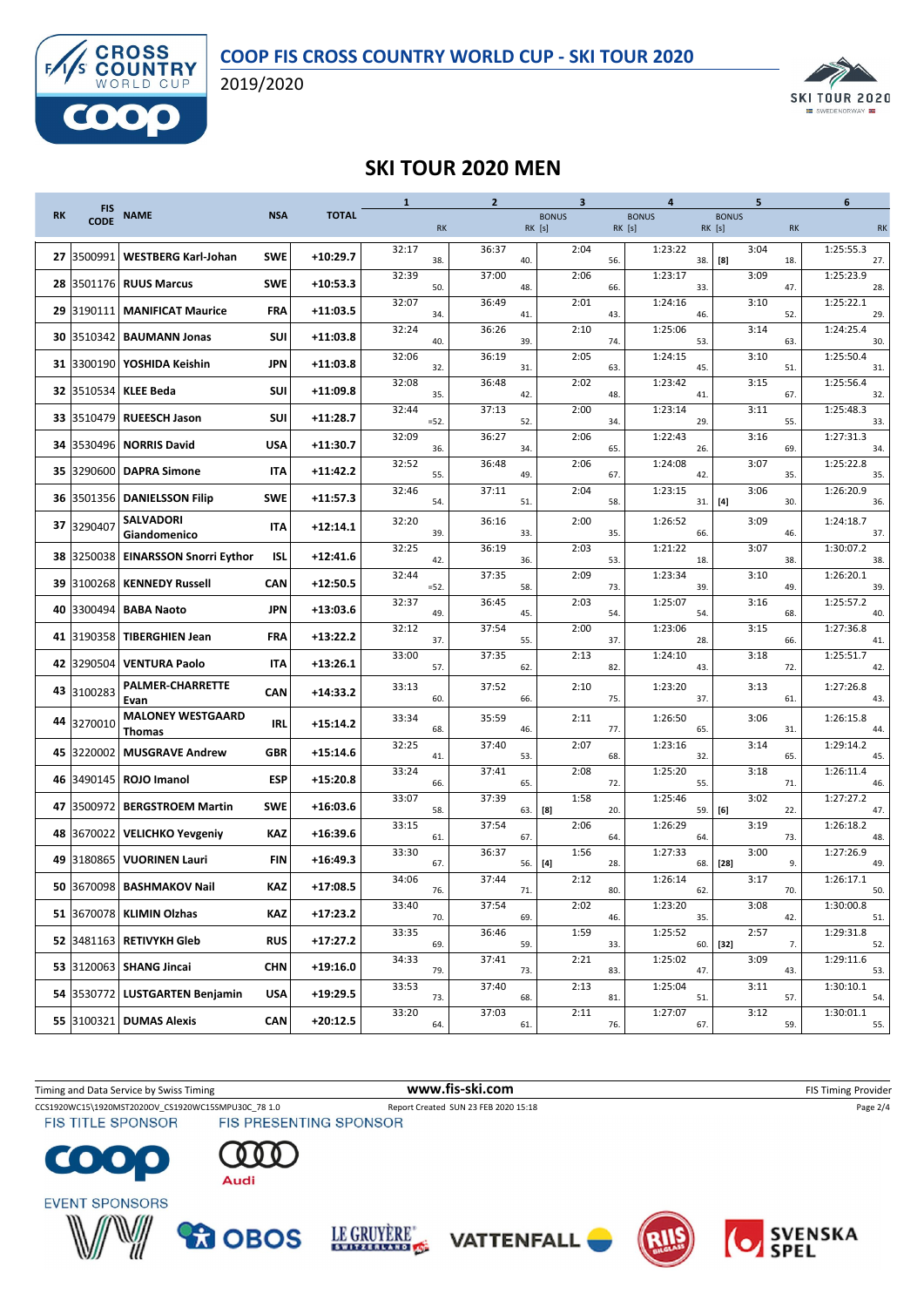**COOP FIS CROSS COUNTRY WORLD CUP - SKI TOUR 2020**





# **SKI TOUR 2020 MEN**

|           | <b>FIS</b>        |                                     |            |              | $\mathbf{1}$ |           | $\overline{2}$ |        | $\overline{\mathbf{3}}$ |     | 4                      |        | 5              |           | 6                |
|-----------|-------------------|-------------------------------------|------------|--------------|--------------|-----------|----------------|--------|-------------------------|-----|------------------------|--------|----------------|-----------|------------------|
| <b>RK</b> | <b>CODE</b>       | <b>NAME</b>                         | <b>NSA</b> | <b>TOTAL</b> |              | <b>RK</b> |                | RK [s] | <b>BONUS</b>            |     | <b>BONUS</b><br>RK [s] | RK [s] | <b>BONUS</b>   | <b>RK</b> | <b>RK</b>        |
|           |                   | <b>ENTEMAKE</b>                     |            |              | 34:59        |           | 38:02          |        | 2:02                    |     | 1:25:03                |        | 3:04           |           | 1:31:38.4        |
| 56        | 3120109           | Maowulietibieke                     | <b>CHN</b> | $+22:02.8$   |              | 82.       |                | 76.    |                         | 47. |                        | 48.    | $[4]$          | 27.       | 56.              |
| 57        | 3100287           | <b>IZQUIERDO-BERNIER</b><br>Ricardo | CAN        | $+30:54.1$   | 34:52        | 80.       | 38:57          | 80.    | 2:12                    | 78. | 1:32:38                | 77.    | 3:13           | 62.       | 1:31:43.7<br>57. |
|           | 3220016           | <b>YOUNG Andrew</b>                 | <b>GBR</b> | <b>WD</b>    | 31:25        | 15.       | 35:39          | 18.    | 2:01                    | 41. | 1:21:22                | 16.    | 3:00<br>[8]    | 17.       | <b>DNF</b>       |
|           | 3430249           | <b>BURY Dominik</b>                 | POL        | <b>WD</b>    | 32:36        |           | 36:57          |        | 2:08                    |     | 1:23:15                |        | 3:09           |           | <b>DNF</b>       |
|           | 3150570           | <b>NOVAK Michal</b>                 |            | <b>WD</b>    | 31:52        | 47.       | 36:17          | 47.    | 1:58                    | 71. | 1:25:32                | 30.    | 3:03           | 45.       | <b>DNS</b>       |
|           |                   |                                     | <b>CZE</b> |              | 32:27        | 29.       | 36:22          | 28.    | [6]<br>1:56             | 25. | 1:25:41                | 56.    | [6]<br>2:57    | 25.       | <b>DNS</b>       |
|           | 3501346           | <b>THORN Viktor</b>                 | <b>SWE</b> | <b>WD</b>    | 32:36        | 43.       | 36:44          | 38.    | [6]<br>1:56             | 23. | 1:25:43                | 57.    | [6]<br>3:03    | 21.       | <b>DNS</b>       |
|           | 3300373           | MIYAZAWA Hiroyuki                   | <b>JPN</b> | <b>WD</b>    | 32:40        | 48.       | 37:16          | 44.    | [8]<br>2:01             | 18. | 1:25:04                | 58.    | [6]<br>3:11    | 24.       | <b>DNS</b>       |
|           | 3181007           | <b>VUORELA Markus</b>               | <b>FIN</b> | <b>WD</b>    |              | 51.       |                | 50.    |                         | 40. |                        | 50.    |                | 53.       |                  |
|           | 3190282           | <b>JAY Renaud</b>                   | FRA        | <b>WD</b>    | 32:54        | 56.       | 37:55          | 64.    | 1:53<br>$[48]$          | 3.  | 1:25:52                | 61.    | 3:03<br>[6]    | 23.       | <b>DNS</b>       |
|           | 3530713           | <b>BOLGER Kevin</b>                 | <b>USA</b> | <b>WD</b>    | 33:52        | 71.       | 37:52          | 70.    | 2:04                    | 60. | 1:27:41                | 69.    | 3:10           | 48.       | <b>DNS</b>       |
|           | 3560101           | <b>SIMENC Miha</b>                  | <b>SLO</b> | <b>WD</b>    | 34:18        | 78.       | 37:40          | 72.    | 1:58<br>$[32]$          | 7.  | 1:28:25                | 73.    | 3:07           | 36.       | <b>DNS</b>       |
|           | 3430233           | <b>BURY Kamil</b>                   | POL        | <b>WD</b>    | 34:14        | 77.       | 39:52          | 81.    | 2:04                    | 59. | 1:26:27                | 63.    | 3:04<br>[8]    | 16.       | <b>DNS</b>       |
|           | 3430103           | <b>STAREGA Maciej</b>               | POL        | <b>WD</b>    | 35:04        | $= 84.$   | 37:59          | 77.    | 1:58<br>[8]             | 19. | 1:27:48                | 71.    | 3:07           | 37.       | <b>DNS</b>       |
|           | 3500330           | <b>PETERSON Teodor</b>              | <b>SWE</b> | <b>WD</b>    | 35:04        | $= 84.$   | 37:40          | 74.    | 2:01                    | 44. | 1:28:16                | 72.    | 3:00<br>$[10]$ | 13.       | <b>DNS</b>       |
|           | 3390167           | <b>ALEV Alvar Johannes</b>          | <b>EST</b> | <b>WD</b>    | 35:29        | $= 87$    | 37:57          | 79.    | 2:07                    | 70. | 1:27:42                | 70.    | 3:13           | 60.       | <b>DNS</b>       |
|           | 3290326           | <b>PELLEGRINO Federico</b>          | <b>ITA</b> | <b>WD</b>    | 33:54        |           | 40:18          |        | 1:53                    |     | 1:29:05                |        | 3:00           |           | <b>DNS</b>       |
|           | 3530583           | <b>HANNEMAN Logan</b>               | USA        | <b>WD</b>    | 35:17        | 74.       | 40:15          | 82.    | $[54]$<br>2:01          | 2.  | 1:29:14                | 75.    | $[42]$<br>3:07 | 6.        | <b>DNS</b>       |
|           | 3560121           | <b>LAMPIC Janez</b>                 | <b>SLO</b> | <b>WD</b>    | 35:29        | 86.       | 40:43          | 85.    | 2:03                    | 45. | 1:34:05                | 76.    | 3:11           | 34.       | <b>DNS</b>       |
|           |                   |                                     |            |              | 30:58        | $= 87.$   | 35:16          | 86.    | 1:56                    | 55. | 1:21:26                | 78.    | <b>DNS</b>     | 58.       |                  |
|           | 3420228           | <b>SUNDBY Martin Johnsrud</b>       | <b>NOR</b> | <b>WD</b>    | 31:06        | 4.        | 36:06          | 7.     | [8]<br>1:56             | 17. | $[5]$<br>1:21:56       | 20.    | <b>DNS</b>     |           |                  |
|           | 3190268           | <b>BACKSCHEIDER Adrien</b>          | FRA        | <b>WD</b>    | 33:17        | 7.        | 36:49          | 21.    | $[4]$<br>2:02           | 27. | $[2]$<br>1:25:03       | 21.    | <b>DNS</b>     |           |                  |
|           | 3180301           | <b>LEHTONEN Lari</b>                | <b>FIN</b> | WD           |              | 62.       |                | 54.    |                         | 49. |                        | 49.    |                |           |                  |
|           | 3050159           | <b>TRITSCHER Bernhard</b>           | <b>AUT</b> | <b>WD</b>    | 33:19        | 63.       | 36:49          | 57.    | 2:02                    | 51. | 1:25:05                | 52.    | <b>DNS</b>     |           |                  |
|           | 3530120           | <b>HAMILTON Simeon</b>              | USA        | WD           | 32:36        | 46.       | 36:43          | 43.    | 1:56<br>$[10]$          | 14. | 1:29:03                | 74.    | <b>DNS</b>     |           |                  |
|           |                   | 1345875 GAILLARD Jean Marc          | FRA        | <b>WD</b>    | 31:45        | 25.       | 36:00          | 24.    | 2:03                    | 52. | <b>DNS</b>             |        |                |           |                  |
|           |                   | 3190345 JOUVE Richard               | <b>FRA</b> | <b>WD</b>    | 32:07        | 33.       | 36:36          | 35.    | 1:58<br>[6]             | 24. | <b>DNS</b>             |        |                |           |                  |
|           | 3190353           | <b>CHAUVIN Valentin</b>             | FRA        | <b>WD</b>    | 33:11        | 59.       | 37:12          | 60.    | 1:58<br>$[24]$          | 11. | <b>DNS</b>             |        |                |           |                  |
|           |                   | 3190323 CHANAVAT Lucas              | FRA        | <b>WD</b>    | 33:21        | 65.       | 39:37          | 75.    | 1:58<br>[44]            | 5.  | <b>DNS</b>             |        |                |           |                  |
|           | 3220033           | <b>CLUGNET James</b>                | <b>GBR</b> | <b>WD</b>    | 35:04        | 83.       | 40:11          |        | 1:54                    |     | <b>DNS</b>             |        |                |           |                  |
|           | 3120133   BAO Lin |                                     | <b>CHN</b> | WD           | 34:58        |           | 41:22          | 84.    | $[28]$<br>$2:38$ TL     | 9.  |                        |        |                |           |                  |
|           |                   |                                     |            |              | 31:44        | 81.       | 35:28          | 87.    | <b>DNS</b>              | 84. |                        |        |                |           |                  |
|           |                   | 3481539 USTIUGOV Sergey             | <b>RUS</b> | <b>WD</b>    |              | 22.       |                | 20.    |                         |     |                        |        |                |           |                  |